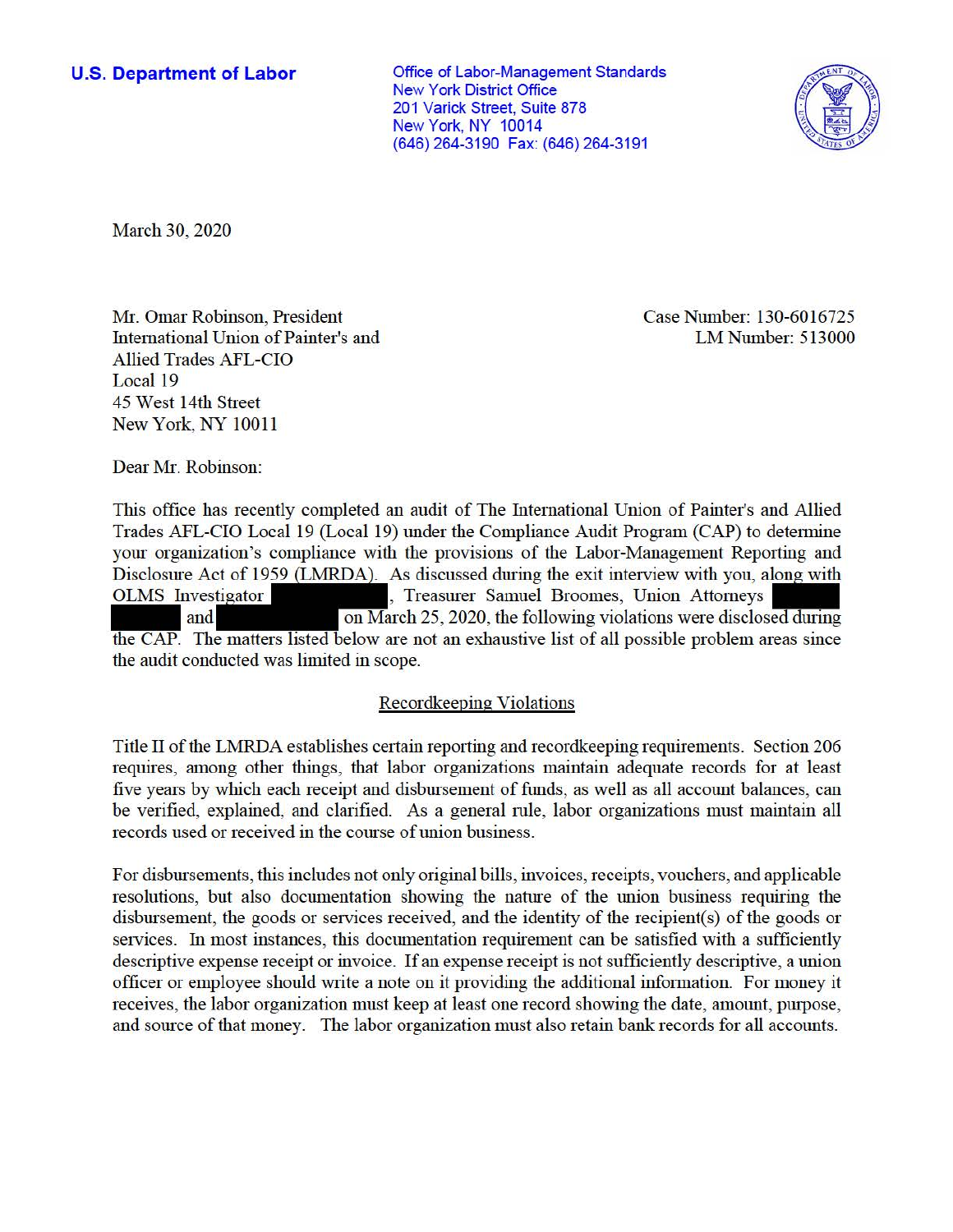The audit of Local 19's records revealed the following recordkeeping violations:

1) Failure to Record Receipts and Disbursements

Local 19 did not record in a journal, ledger, or some other union record, receipts from additional funds received except for member's dues, and minimal records were kept for any union disbursements made during the audit period. These receipts and disbursements records had to be requested by the union through TD Bank, which is where its sole bank account is located.

Union receipt records must include an adequate identification of all money the union received. The records should show the date and amount received, and the source of funds. Similarly, a disbursement record must include an adequate identification of all money disbursed on behalf of the local. The disbursement records should show the date, payee, amount, and purpose of the disbursement. For example, in receipts, a check from Painting Industry Insurance Fund was received on June 18, 2018, in the amount of \$113,178 per bank records, but no independent union receipts or records were maintained for this payment. An example found in disbursements was that all per capita tax payments were paid directly to the international union every month after receiving an invoice. However, no independent records were kept by Local 19 after the payments were disbursed.

2) Failure to Maintain Vacation Fund Records

 deduction list to identify which employers are contributing to members' vacation funds. After information to OLMS on January 17, 2020. In the future, the union needs to maintain records to confirm that DC9 is paying all funds from all contributing employers to Local 19 for the Local 19 was not in possession of the fiscal year ended June 30, 2018 employer vacation fund obtaining this information from District Council No. 9 (DC9), Local 19 provided this benefit of its members.

 difference in the amount received, still with a difference of \$468 from the expected vacation Per Local 19's records, the expected amount of vacation fund deduction dues was \$102,960, an amount lower than the amount paid by DC9 to that effect, which totaled \$113,178. Again, after OLMS requested an explanation for this discrepancy, DC9 had to provide Local 19 with a report for various transferred or canceled members, which accounted for \$9,750 of the fund dues amount. These records should be maintained in detail to avoid such inconsistencies and dependence upon DC9 for Local 19's recordkeeping.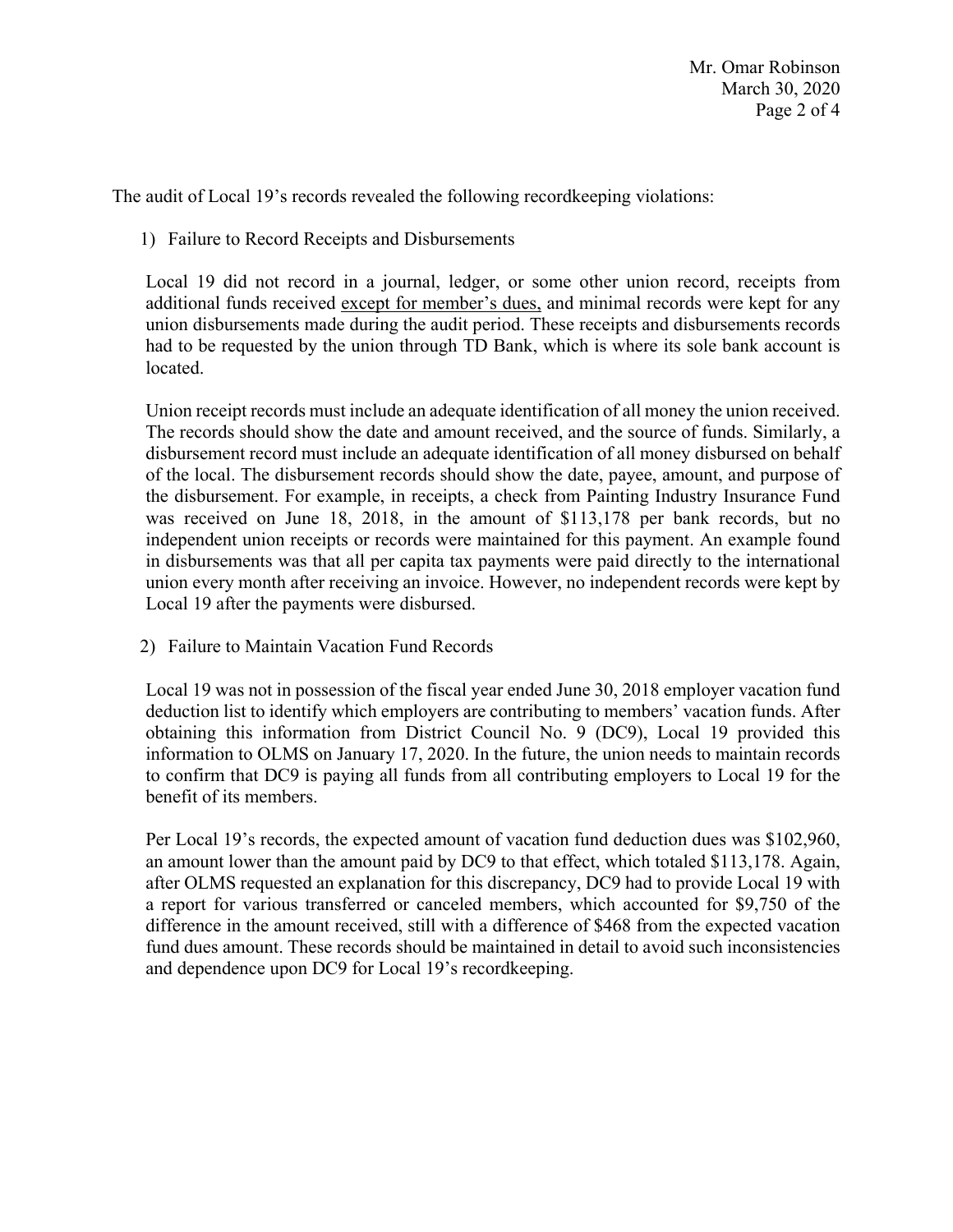Based on your assurance that Local 19 will retain adequate documentation in the future, OLMS will take no further enforcement action at this time regarding the above violations

## Reporting Violations

The audit disclosed a violation of LMRDA Section 201(b), which requires labor organizations to file annual financial reports, accurately disclosing their financial condition and operations. The Labor Organization Annual Report (Form LM-3) filed by Local 19 for the fiscal year ended June 30, 2018, was deficient in the following areas:

1) Disbursements to Officers

 Local 19 did not include payments to officers totaling at least \$245 in the amounts reported under reported disbursements to officers in an amount of at least \$197.87 in Item 24. For example, per bank records, Trustee Abraham Solomon received \$145 as compensation, yet the Item 24 (All Officers and Disbursements to Officers). At the same time, Local 19 over and amount that was reported in the LM-3 Report was only \$120. Also, per bank records, Council Delegate Tony Townsend received \$125 as compensation, yet the amount reported in the LM-3 Report was \$180, which means the officer's compensation was over-reported by at least \$55.

 amount of at least [\\$1,419.27](https://1,419.27). A portion of these funds was also erroneously reported in Item 24 as part of disbursements to officers instead of being reported as purchases of fixed assets in Moreover, no quantities were reported in Item 52 (Purchase of Investments and Fixed Assets) in Local 19's LM-3 Report during the audit period. Yet, per bank records, there were checks paid to officers as reimbursement for purchases of fixed assets, including office material, in an Item 56 (Additional Information Summary).

 Robinson to reimburse him for the Christmas gifts he bought for members for Local 19's Christmas party. Even though receipts were provided to justify that particular transaction, the For example, Check , dated  $12/072017$ , in the amount of \$1,000, was paid to President union should have reported this payment in Item 52 and explained it in detail in Item 56.

 memorandum in the checks, that specified the reason for such disbursements. These checks At least 26 checks directed to officers with amounts that coincide with Local 19's Bylaws, Art. IX, in regards to officers' meeting assistance compensation, were paid without including a totaled an amount of at least \$1,805. Local 19 must keep clear records that detail the purpose of each payment directed to any union officer.

 officers that do not have to be reported in Item 24. An "indirect disbursement" to an officer is The union must report direct disbursements to Local 19 officers and some indirect disbursements made on behalf of its officers in Item 24. A "direct disbursement" to an officer is a payment made to an officer in the form of cash, property, goods, services, or other things of value. See the instructions for Item 24 for a discussion of certain direct disbursements to a payment to another party (including a credit card company) for cash, property, goods, services, or other things of value received by or on behalf of an officer. However, indirect disbursements for temporary lodging (such as a union check issued to a hotel) or for